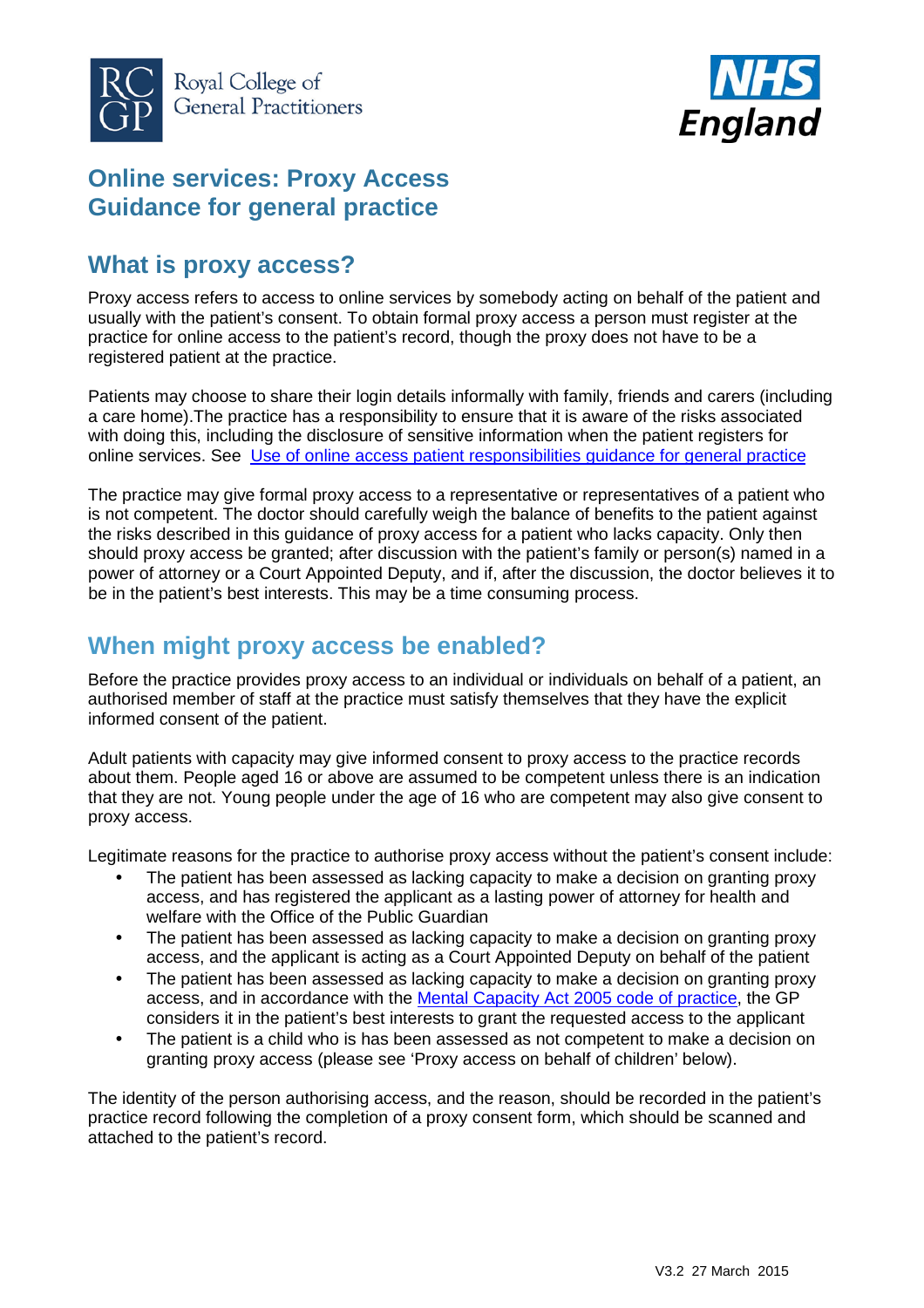When someone is applying for proxy access on the basis of an enduring power of attorney, a lasting power of attorney, or as a Court Appointed Deputy, their status should be verified by making an online check of the registers held by the Office of the Public [Guardian.](https://www.gov.uk/find-someones-attorney-or-deputy) This is a free service. The result of the check should be recorded in the patient's record.

For convenience throughout this document, the term *parent* is used to refer to anyone who has legal parental rights and responsibilities for a child, and *family* is used to refer to any group consisting of one or more parents and one or more children. The principles in this document are highlighted in RCGP's Patient [Online:](http://elearning.rcgp.org.uk/pluginfile.php/74431/mod_folder/content/0/Patient_Online-The_Road_Map.pdf) The Road Map and The Information [Governance](https://www.gov.uk/government/uploads/system/uploads/attachment_data/file/192572/2900774_InfoGovernance_accv2.pdf) Review section on online access to the record by parents and children.

Children vary in the age at which they are able to make an independent and informed decision about who should have access to their record. Although this guidance recommends how to manage online access for children and young people with this natural variation in mind, different approaches may be taken in specific cases. For example, care has to be taken to determine who has parental rights for a child under 11, or a patient over 16 who is not competent to control access.

The guidance around children below also reflects current General Practice Systems of Choice (GPSoC ) contractual requirements for system suppliers, which requires the suppliers to make automatic changes to the proxy access available to children's records at these birthdays. The GPSoC contract requires GP system suppliers to make automatic changes to the proxy access available to children's records at these birthdays.

- On the child's 11th birthday, GP computer systems will automatically restrict the scope of existing proxy access unless the child has already been assessed to be competent and has given explicit consent to the proxy access
- From 11-16, a parent with proxy access will be able to manage certain elements of the young person's record, such as demographic data, and make appointments and order repeat prescriptions, but they will not be able to see the young person's past appointments or clinical record, although they would still be able to see the current repeat prescription record
- On the 16th birthday the systems will switch off all the remaining proxy access except where the young person is competent and has given explicit consent to the access.

Practices should be mindful of the benefits of access for most children and families, whilst also protecting the small number of children and young people who could be at serious risk of harm from their family if medical information (such as use of the contraceptive pill) is inadvertently disclosed.

#### **Approaching the first milestone**

- Up until a child's 11<sup>th</sup> birthday, the usual position would be for the parents of the child to control access to their child's record and online services
- Full access should automatically be switched off when the child reaches the age of 11, although online services, such as making appointments with a professional could still be made available. However parents may be allowed proxy access to their child's online services after careful discussion with the GP, or whoever is responsible for these decisions in the practice if it is felt to be in the child's best interests
- A practice may want to contact families who are using online services for a child as they approach their 11th birthday, to remind them that the age where parents' have access to online services on behalf of their child's online access is coming to an end and to invite them and their child to come to the surgery for a discussion about whether and how to continue online access.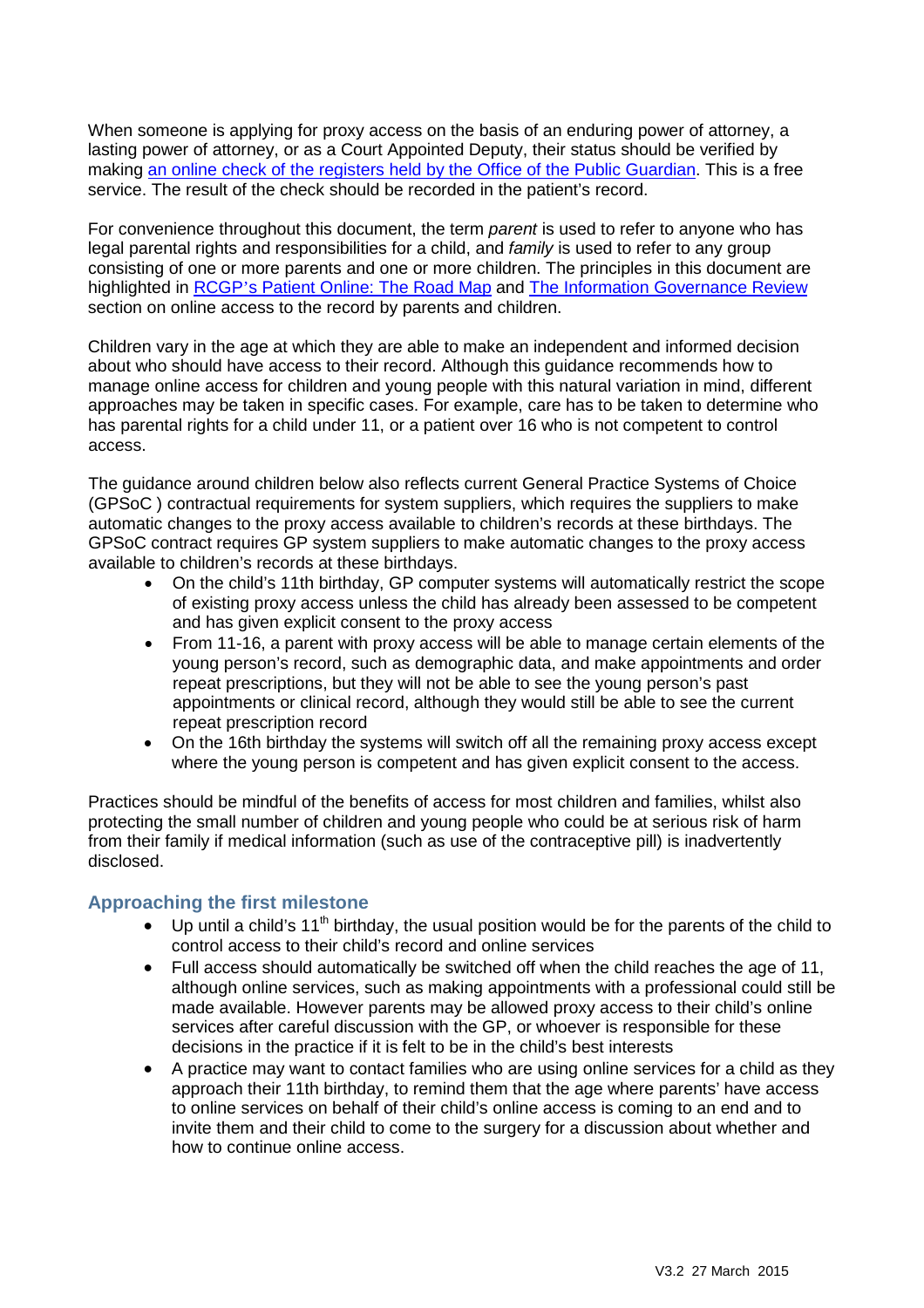### **Between the 11th and 16th birthdays**

Decisions made at the first milestone can be re-considered and changed at any point during this time. Each case must be considered individually with the interests of the child being paramount. The age at which a young person becomes competent to decide autonomously who should have access to their online services will vary from person to person. Where it has been decided that parents may continue to control access to their child's online services, it may be possible to plan for this change. This means deciding in advance when it may happen or by agreeing to reassess the decision on a regular, perhaps annual, basis.

The young person may decide at a point, once they are mature enough to act autonomously to:

- Stop their parents' proxy access to their online services, where the parents still have access after the 11<sup>th</sup> birthday
- Allow their parents to have access to their online services, or to allow limited proxy access to specific services, such as appointment booking or repeat prescription requests, but not to the medical records
- Request access to their online services where nobody currently has access
- Switch off all online access until such time as the young person chooses to request access.

It is important to avoid a situation in which a young person's competent decision to remove their parents' proxy access when they want to keep something in their records confidential, actually reveals to the parents that something has happened that has led to their child making this decision. An example may be a request for family planning advice. Fear of parents accessing the GP record may act as a barrier to young people deciding to visit their practice under such circumstances. This is why this guidance recommends that normally parental access to their child's online services is switched off at the 11<sup>th</sup> birthday.

#### **Approaching the second milestone**

Where parents still have access to their child's online services, it should usually be withdrawn when the child reaches their 16<sup>th</sup> birthday, unless at that time the child is not competent, e.g. the child has a severe learning disability. In such cases where there is a legitimate reason for the parents to have proxy access, the practice should act as described under 'When might proxy access be enabled' above.

By their 16<sup>th</sup> birthday, patients should have the opportunity to be able to access online services for themselves. Where a young person already has control over access to their online services and their parents do not, there is no need to make any changes unless the child wishes to do so. If the parents had access prior to the  $16<sup>th</sup>$  birthday it may be helpful to offer patients an opportunity to attend for identity verification and registration for online services, change the access details and to give them to the patient as a marker of their new autonomy, whether they continue to allow parental access or not.

### **Proxy Access for care home staff**

If care home staff teams or home care teams ask for proxy access to online services for one of their clients, then careful consideration must be given to the balance of the benefits and risks to the patient before granting access. The discussion with the patient about the benefits and risks of allowing proxy access, and their consent or legal justification if they lack capacity, must be recorded.

Where the patient does not have capacity, online access may be allowed following discussion with the patient's family and care home staff, if it is felt by the doctor to be in the patient's best interests.

Decisions of those with lasting powers of attorney for health and welfare or court appointed deputies, should also be respected.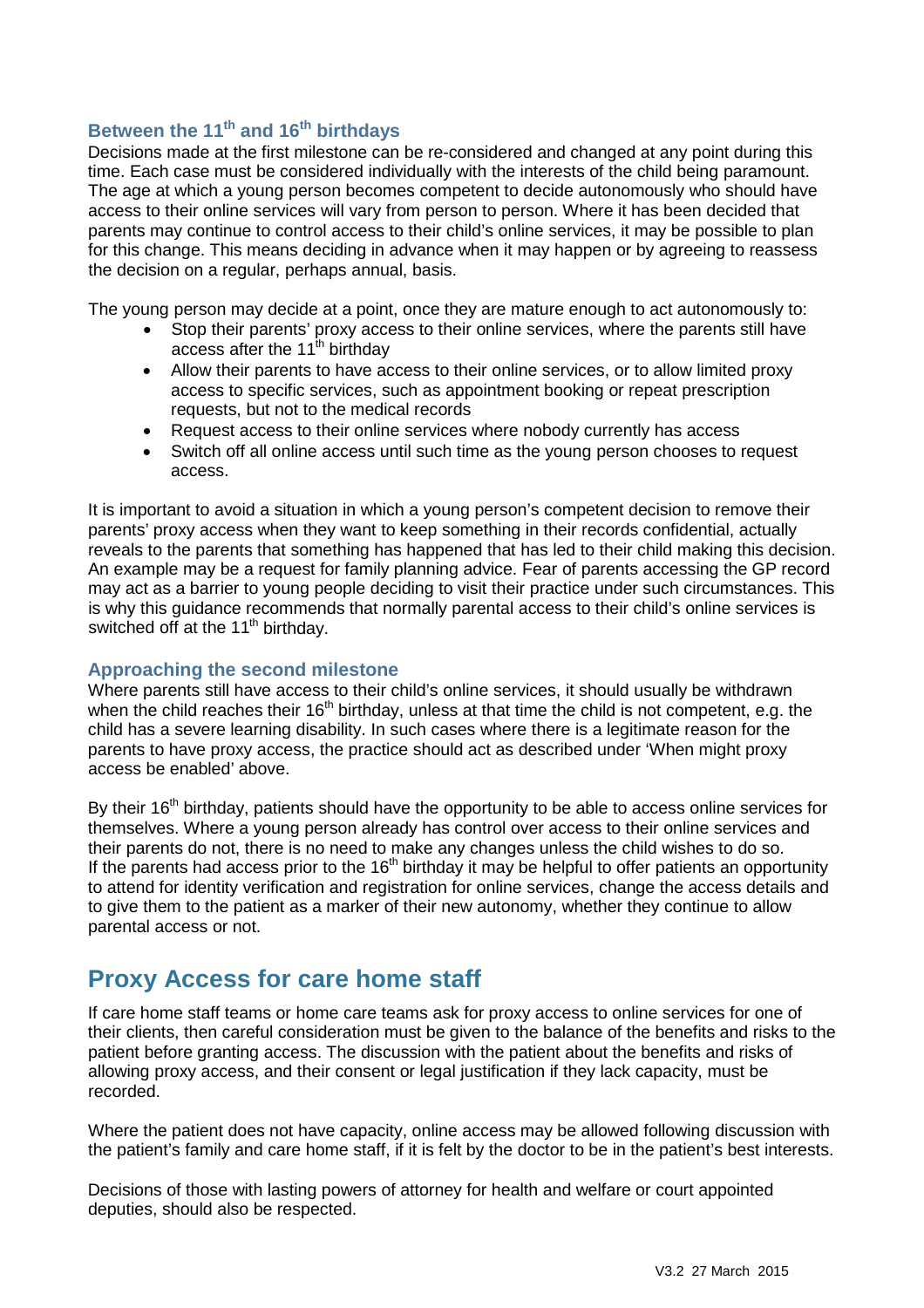Proxy access should only be given to named individuals who have a legitimate reason to have access to the online services on behalf of patients they are caring for. Individual members of staff must have their own online service user accounts, with credentials issued following face-to-face identity [verification](http://elearning.rcgp.org.uk/pluginfile.php/74124/mod_folder/content/0/PatientOnline-Identity_verification-guidance.pdf) at the practice in accordance with Identity verification guidance for general [practice.](http://elearning.rcgp.org.uk/pluginfile.php/74124/mod_folder/content/0/PatientOnline-Identity_verification-guidance.pdf) They should be advised of the importance of not sharing their login credentials or allowing others to access their accounts.

It should be clear and recorded in the patient's records who is responsible for ensuring that staff, who are registered for proxy access maintain the confidentiality and security of the patients' records. Consent should be obtained and recorded when proxy access is enabled for new members of staff. The practice must be informed and access revoked whenever a person with online access leaves the organisation.

# **What level of access should proxies have?**

When consent to proxy access is obtained it is important that it is made clear to the patient exactly what services are being made available to the proxy, where the system allows for different levels of access. The options are:

- Online appointments booking
- Online prescription management
- Access to medical records.

For records access it must be agreed and made absolutely clear to the patient and the proxy what record content will be made available to the proxy. It may be the whole record that the practice is allowing access to, if more than the summary information required under GMS and PMS contracts by 31 March 2015, or just a specified subset of the record available to the patient. For a patient with capacity, this is entirely their decision.

When an adult patient has been assessed as lacking capacity and access is to be granted to a proxy acting in their best interests, including someone holding a lasting power of attorney, or a to a court appointed deputy, it is the responsibility of the person authorising access to ensure that the level of access enabled is necessary for the performance of the applicant's duties. For example, it may be appropriate to enable appointment booking and ordering of repeat prescriptions, but not full records access.

# **Identity Verification**

Applicants for proxy access must have their identities verified in a face-to-face transaction, in the same way as applicants for access to their own record. Where proxy access is requested with the consent of the patient, the identity of the person giving consent for proxy access must be verified too. The person giving consent will normally be the patient, but may be someone else acting under a power of attorney or as a Court Appointed Deputy. It may also be the manager of a care home choosing members of staff to have access.

Please refer to Identity [Verification](http://elearning.rcgp.org.uk/pluginfile.php/74124/mod_folder/content/0/PatientOnline-Identity_verification-guidance.pdf) guidance for general practice published alongside this guidance.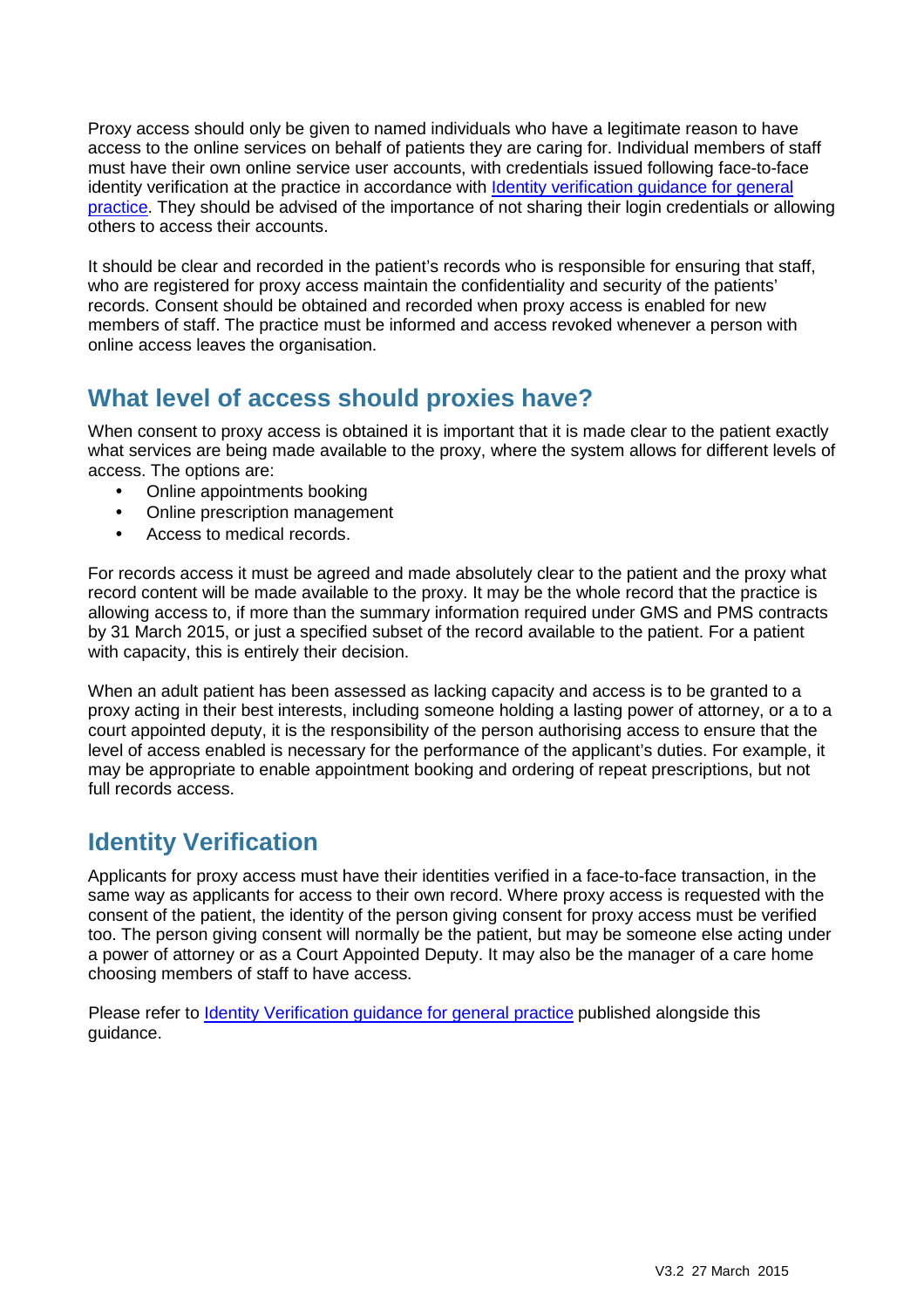### **Reviewing proxy access**

Where proxy access has been granted with the consent of the patient, the proxy access must be reviewed or withdrawn at the request of the patient. It should also be reviewed if the patient loses capacity to give consent, unless the patient consented before they lost capacity to an enduring proxy access that would continue after they lost capacity.

Where proxy access has been enabled on behalf of an adult patient who lacks capacity, this should be reviewed should there be a change in capacity resulting in the patient re-acquiring capacity.

Where proxy access has been granted to members of an organisation that has a duty of care for the patient, such as a care home or a home care team, access must be withdrawn if the patient leaves the care of that organisation. If must also be reviewed every time there are significant changes in the patient's circumstances or a member of staff with proxy access leaves the organisation. In this case, the access details must be changed, although the organisation as a whole may continue to have access.

As described above, the competence of young people between their  $11<sup>th</sup>$  and  $16<sup>th</sup>$  birthdays should be regularly assessed or on request by the patient or the proxies if someone has proxy access to their record and their involvement in decisions on continued access by proxies reviewed. Once a young person turns 16, the previous competence assessment by default is no longer applicable as they are assumed to have capacity unless there is an indication to the contrary. Access by proxies should be reviewed at this stage with all competent patients.

#### **Refusing proxy access**

Patients may be put under pressure to permit proxy access to their medical record or to order repeat prescriptions. If a GP or other health professional suspects that a patient is being coerced, they should try to establish the true position with the patient. If after discussion with the patient they still believe they have good grounds for suspicion that the patient is not giving access freely, they should tell the patient that they are not going to authorise or will withdraw proxy access. Practice staff registering a proxy must also be aware of signs to look out for. More information is available in Coercion [guidance](http://elearning.rcgp.org.uk/pluginfile.php/74124/mod_folder/content/0/PatientOnline-Coercion-guidance.pdf) for general practice.

Proxy access should not be granted in other circumstances, after discussion with the patient, if:

- Practice staff members believe a patient aged under 16 is competent to make a decision on access but that child has not given consent for proxy access to the person who is seeking it
- There is a risk to the security of the patient's record by the person being considered for proxy access
- The patient has previously expressed the wish not to grant proxy access to specific individuals should they lose capacity, either permanently or temporarily; this should be recorded in the patient's record
- The patient's GP judges that it is not in the best interests of the patient.